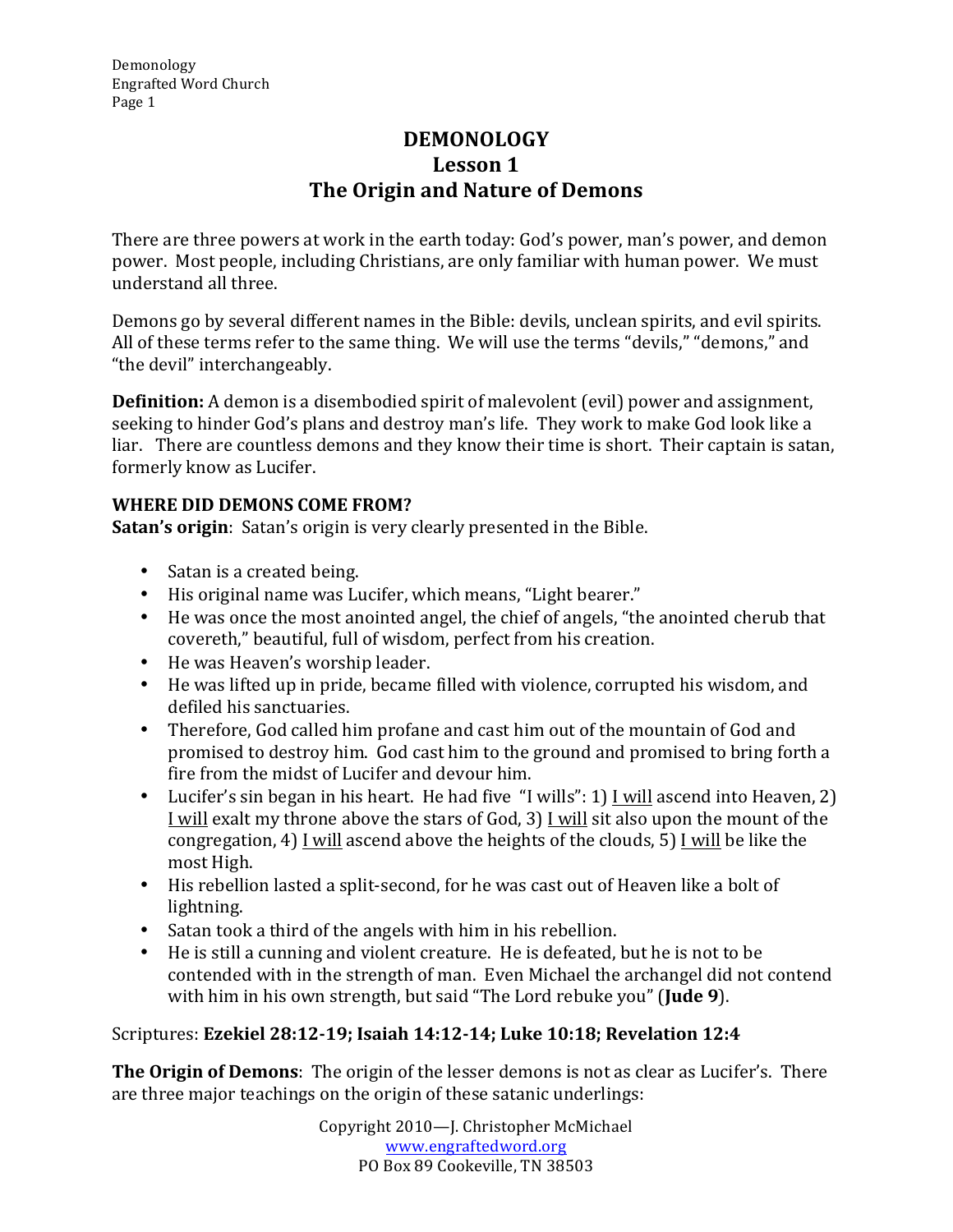- **Fallen Angels** One common teaching is that unclean spirits/demons are the fallen angels that rebelled with Lucifer in Heaven. The Bible says "everlasting fire is prepared for the devil and his angels" (Matthew 25:41).
- **Disembodied Pre-Adamites-** Another common teaching is that demon spirits are the spirits of a race of beings that lived on the earth before Adam and Eve, and were judged for rebelling with the fallen angels.
- **Disembodied Nephilim-** A third teaching states that demon spirits are the disembodied spirits of the Nephilim. Nephilim are the offspring of fallen angels and women, as **Genesis** 6 relates.

Ultimately, it doesn't matter where they came from because the born again believer still has authority over them to cast them out, rebuke them, and resist them.

### **DEMON NATURE**

Their sole ambition is to pervert, hinder, hurt, or destroy us. They never sleep nor slumber. They are more familiar with us than we are with them.

- Put on the whole armour of God, that ye may be able to stand against the wiles *Itrickery, strategies* of the devil. **Example 20** Ephesians 6:11 **[***trickery, strategies*] of the devil.
- Lest satan should get an advantage [*outwit*] of us: for we are not ignorant of **his devices** [*schemes, purposes*]. 2 Corinthians 2:11

These two verses indicate that our adversary has tricks, strategies, wiles, schemes, purposes, and devices—all designed to hurt mankind. The Bible implores us to not be ignorant of our enemy. Here is a brief description of our enemy. Know your enemy.

- Just as humans are personalities, demons have personalities and they will make you what they are if you yield to them: Anger, Jealousy (**Numbers 5:14**), Lust, Homosexuality, Hypnotism, Unclean (Matthew 12:43), Confusion, etc.
- Demons lack bodies, so they seek to possess a body. Human bodies give demons their widest range of expression (Mark 5:8, 9:25).
- They are patient and well planned, having strategies, and intellect (**Ephesians 6:11**, **2 Corinthians 2:11, 1 Peter 5:8**).
- Their number one strategy is to attack the Word of God (Genesis 3:1).
- They are organized into rank and file (**Ephesians 6:12**).
- They are hopelessly evil and cannot be redeemed. They are awaiting their ultimate destruction (**Matthew 8:29**).
- Demons are not the spirits of dead humans (**Hebrews 9:27**).
- Demons have a will and wants (Matthew 12:43-45).
- There are no new demons. There is not a demon factory in hell making newer model demons.
- Demons will make you what they are. They are perverters.
- Demons can transform themselves into angels of light (2 Corinthians 11:14).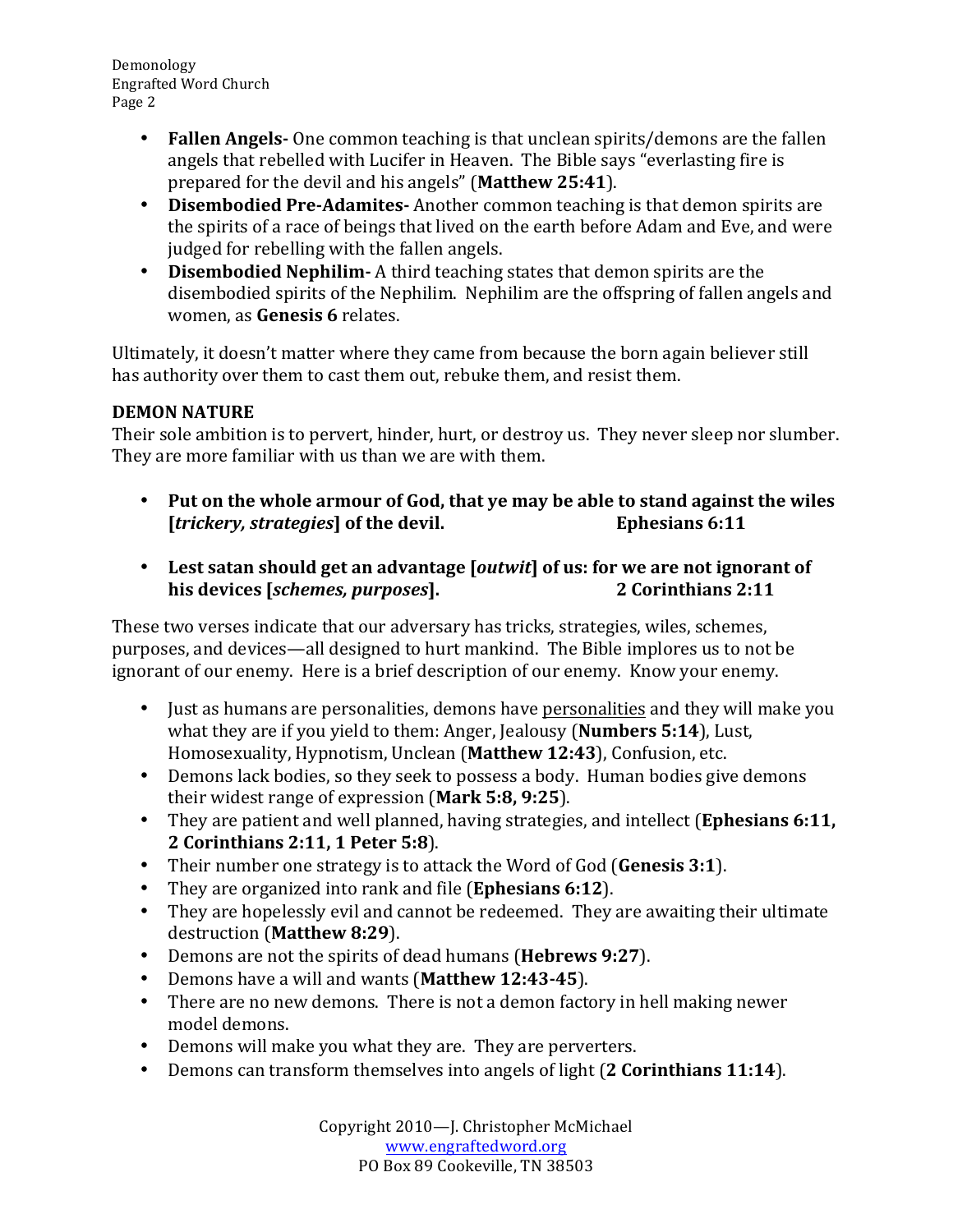- Demons have doctrines they seek to get into the Church (1 **Timothy 4:1**).
- Demons cannot be cast into hell, nor do they come from hell. They are bound to the earth for this season. They roam dry places when they are cast out (Matthew **12:43**).
- Demons may depart from you, but the are very likely to return again after a season and check on the availability of your life (Luke 4:13, Matthew 12:44).

We do not wrestle with flesh and blood, but we do wrestle with this demon realm. But greater is He that is in us, than he that is in the world. Let us charge forward with great confidence and victory!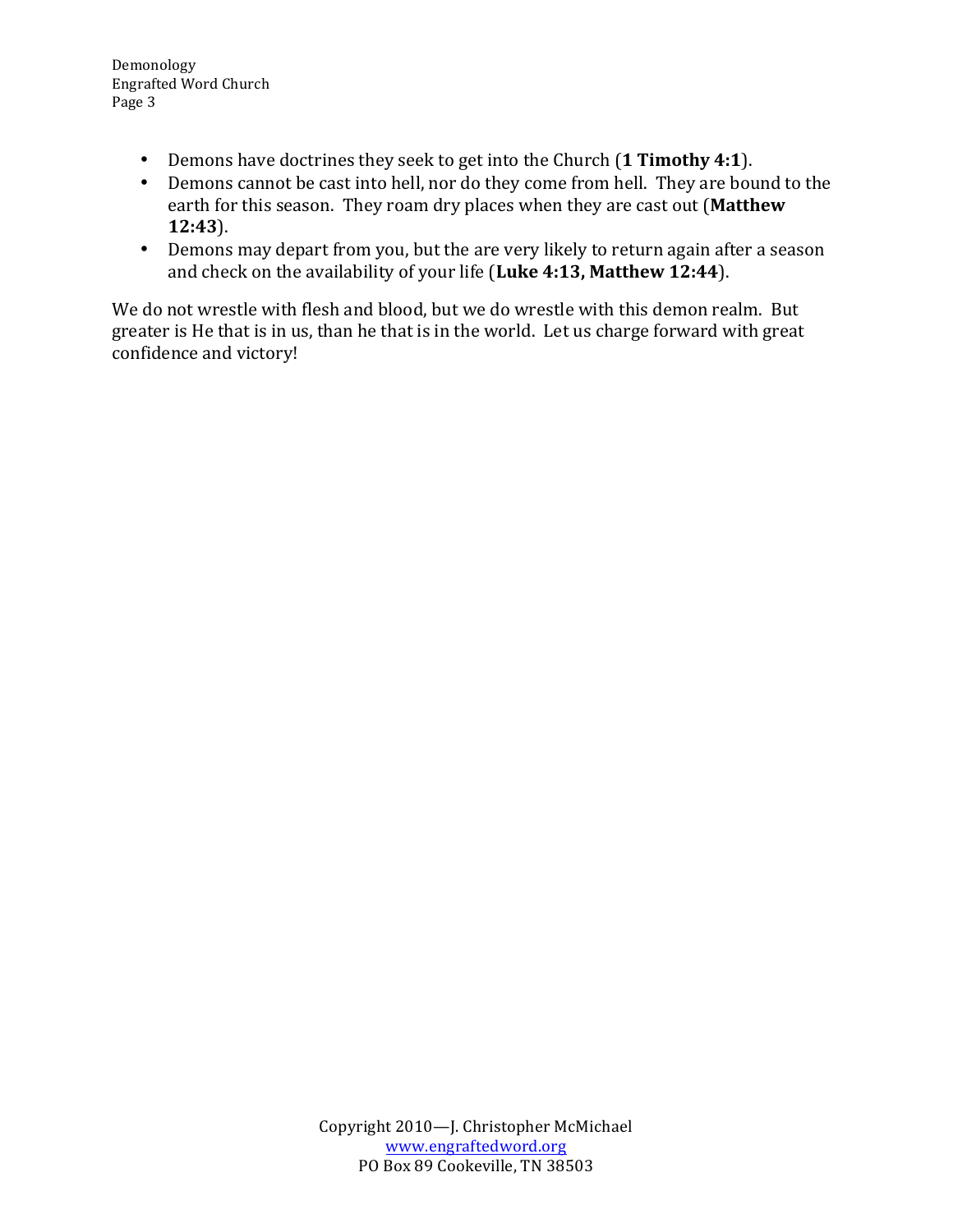# **DEMONOLOGY Lesson 2 The Order and Habitations of Demons**

The demon realm is as busy and active as the natural realm. The demon rank and file is very organized and even unified, and to some degree, even puts the Church of the Living God to shame.

• For we wrestle not against flesh and blood, but against principalities, against **powers, against the rulers of the darkness of this world, against spiritual wickedness in high places. Ephesians 6:12** 

There is a hierarchy within the demon realm.

This verse shows us the rank and file, beginning with the lowest petty officers (principality) ascending to the generals (wicked spirits in the heavenlies) in the demon army. Some devils are even more wicked than others (Matthew 12:45).

Satan is called "the god of this world" (2 **Corinthians 4:4**). He is captain over all demon entities. The whole earth is his domain. He obtained that dominion from Adam in the garden. The book of Job lets us know that satan roams the whole earth (**Job 1:7**). Also, when Jesus was tempted by satan, satan took Jesus and showed him all the kingdoms of the world (Matthew 4:8,9). These kingdoms were satan's to show and to give.

Some evil spirits have a king over them named Apollyon (**Revelation 9:11**).

### **THE THREE HABITATIONS OF DEMONS**

The rank and file of demons affects their seat of authority and the area of their influence. Their rank determines their habitation. There are three habitations of devils:

**NATIONS:** The demons of highest rank are assigned over nations. They rule over a nation and direct the demonic activities among the cities and people of that nation. The Bible speaks of the "prince of the kingdom of Persia" and the "prince of Greece" (Daniel 10:11-**21**), the "king of Tyre" (**Ezekiel 28**), and Babylon. These are references to demons of the highest order and the nation over which they have power.

**CITIES:** Demons of the next lower rank are assigned over cities. The Bible tells us that Satan had his seat in the city of Pergamos (**Revelation 2:12,13**). Modern cities still have devils assigned to them. San Francisco: Homosexuality; Atlanta: Avarice; Cookeville: Religious, seducing and deceiving, etc. These spirits work to affect the people and even define the focus, ambition, and culture of the region and those succumbing to their influence. Their influence is ever-present and unflagging.

**PEOPLE:** Demons of the lowest rank are assigned to people. There are spirits of suicide, depression, murder, anger, pedophilia, etc. Devils ultimately want to possess humans.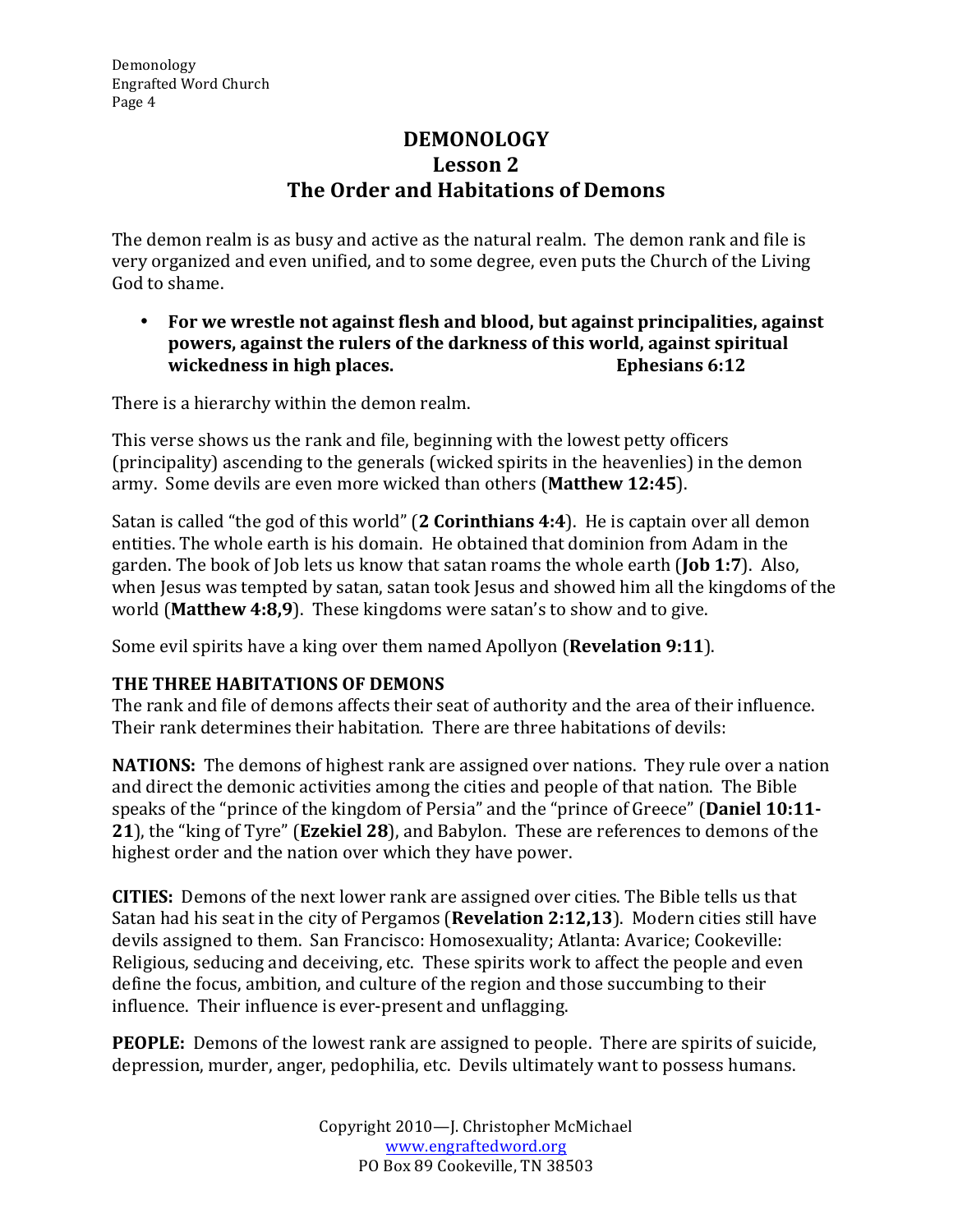Until they are permitted to, they simply buffet, minister, torment, harass, and hinder the person. If the devil isn't resisted, he will continue to edge his way into that person's life. Demons seek to inhabit human bodies because a body seems to bring rest to the unclean spirit (Matthew 12:43). Wherever you find people you will find demons. They thrive on the sins of man. Since they desire a habitation, they will move upon humans until someone yields their being over to the demon.

# **EXAMPLES OF DEMON INFLUENCE**

Demons seek to influence man in every arena:

- Health: Jesus healed all that were oppressed of the devil.
- Doctrine: Doctrines of devils (1 Timothy 4:1).
- Government: Many dictators are demonized. Communism is purely demonic. National demons seek to affect the leaders of that country: Polpot, Hitler, Amin, Chavez, Castro, Ill.
- Education: Many godless doctrines are taught to children; Hitler perfected this.
- Family: Family can be used to pull you away from God.
- Friends: Your friends can make great ambassadors for satan.
- Entertainment: the tapestry in Poland, the demon on my doorstep.
- Philosophy: Regions have different cultures and philosophies. People often change when they move to a new area or community; my friend in California, my friend in Atlanta.
- Psychology: Psychology can never deliver a Christian. Its founders were demonized, hyper-sexed, deviant humanists. To this day, the study of psychology is of great importance to occult practitioners.
- Music: satan started off as Heaven's worship leader, and all of those instruments are still in him. Music is very powerful. Be careful.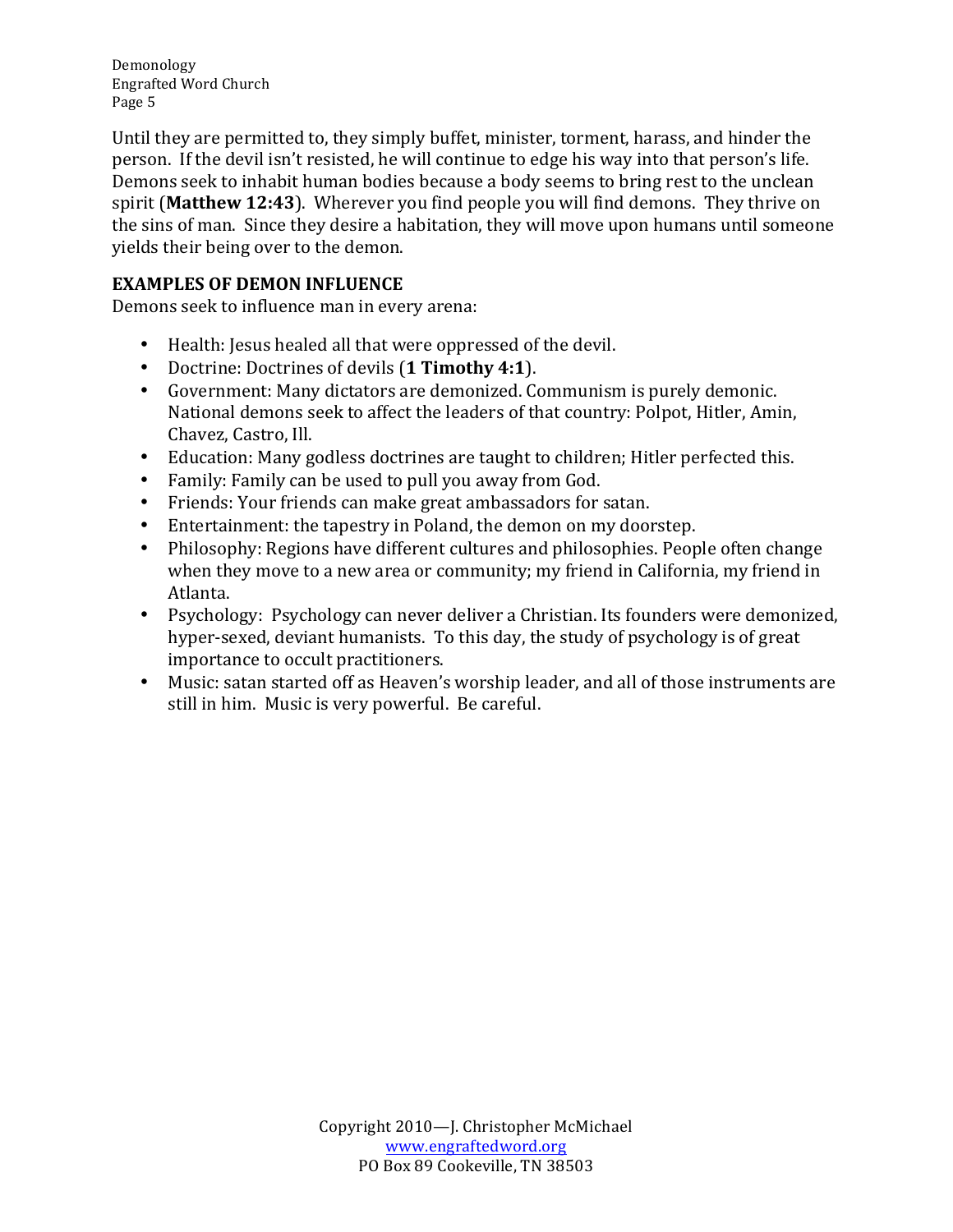# **DEMONOLOGY Lesson 3 The Names and Operations of Demons**

The Bible uses many names to describe satan and his minions. These names give us insight into their many personalities, roles, operations, and strategies in the earth.

**Satan** (Job 1:6, Revelation 12:9)- Adversary, war enemy.

**Ruler of the air** (Ephesians 2:2)- Speaks of his spiritual nature.

**Prince of this world** (John 12:31, John 16:11)- Speaks of the realm of his domain.

**Prince of darkness** (Ephesians 6:12)- Describes his kingdom.

**The god of this world** (2 Corinthians 4:4)- Lets us know who worships him.

**Devil** (Revelation 12:9)- "Slanderer," he runs down God and Christians.

**Dragon** (Revelation 12:3)- A horrendous beast, devouring, breathing out death.

**Serpent** (2 Corinthians 11:3)- Silent, sneaking in with venom to destroy.

**Beelzebub** (Matthew 10:25, 12:24)- "Lord of the flies," he is the lord over all demons.

**Belial** (2 Corinthians 6:15)- "Wicked," everything about him is wicked.

**Adversary** (1 Peter 5:8)- He stands against the church and its mission.

**Accuser of the brethren** (Revelation 12:10)- He has always desired to bring chaos and division through accusations.

**The enemy** (Matthew 13:39)- Not to be befriended.

**The tempter** (Matthew 4:3)- He knows your weaknesses and sets traps.

**The wicked one** (Matthew 13:19)- His motives will never be true.

**The thief** (John 10:10)- He wants to steal your joy, peace, health, family, life, etc.

**Murderer** (John 8:44)- He is a killer of life and hope; hate is also murder.

**A roaring lion** (1 Peter 5:8)- Describes how he moves and his appetite.

**A** liar (John 8:44)- There is no truth in him.

**An oppressor** (Acts 10:38)- He cannot set you free, only enslave and crush you.

**Mind corrupter** (2 Corinthians 11:3)- His thoughts will confuse you and corrupt your thinking.

Abbadon/Apollyon (Revelation 9:11)- "Destroyer," He cannot create, only destroy.

# **SPECIFIC SPIRITS MENTIONED IN THE BIBLE**

**Spirit of infirmity** (Luke 13:11)- Produces sickness and weakness.

**Dumb and deaf spirit** (Mark 9:25)- Causes dumbness and deafness.

**Unclean spirit** (Mark 1:23)- Works to make you unclean, unholy; includes sexual deviance. **Blind spirit** (Matthew 12:22)- Causes blindness.

**Familiar spirit** (Leviticus 20:27; 2 Kings 23:24)- Assists astrologers, palmreaders.

**Lying spirit** (1 Kings 22:22,23; 2 Chronicles 18:21,22)- Will cause you to believe a lie.

**Spirit of lunacy (insanity)** (Matthew 17:15)- All insanity is demonic activity.

**Seducing spirit** (1 Timothy 4:1)- Entices people to leave their known assignment.

**Binding spirit** (Matthew 18:18)- Binds people up, mentally and physically.

**Foul spirit** (Mark 9:25, Rev. 18:2)- Same as an unclean spirit; morally impure.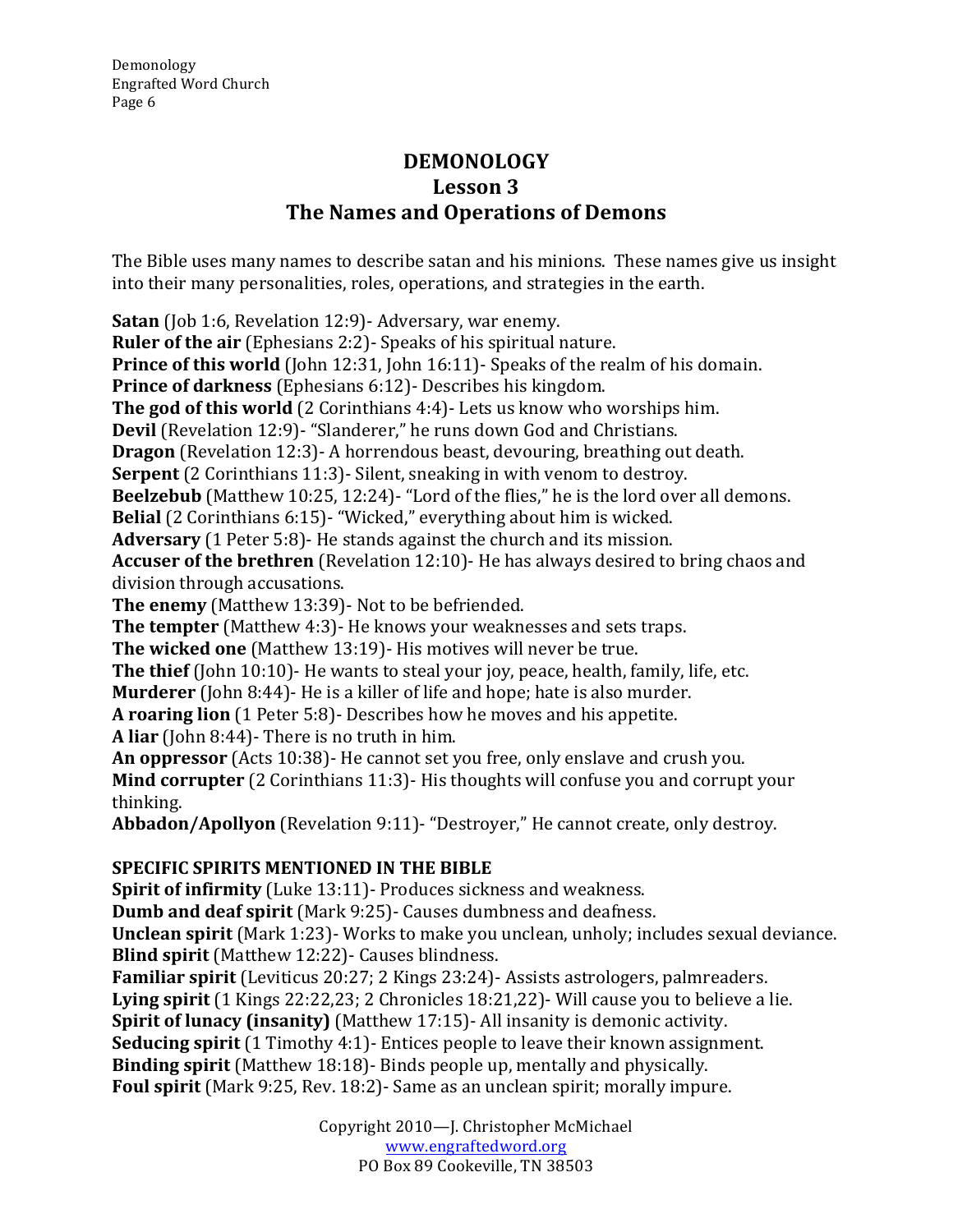**Jealous spirit** (Numbers 5:14,30)- Provokes people to fits of jealousy and insecurity. **Fearful spirit** (2 Timothy 1:7)- Grips people with fear and insecurity even to the point of paralysis.

Others spirits not mentioned in this list: Confusion, Homosexuality, Hunger, Lust, Rage, Greed, Avarice, Murder, Religious, Occult, etc.

#### **DEMONIC POSSESSION**

Demons seek to possess a body. They will settle for animals (Mark 5), but want a human body for their widest expression. Jesus Christ and his early disciples encountered many demon possessed people and cast the devil out of them all.

- Jesus encountered demonized multitudes numerous times. (Matthew 4:24, 8:16; **Mark 1:32-34, 39, 3:11,12; 6:13; Luke 4:40,41; 6:17-19**).
- Jesus had a ministry of casting out devils.
- The early apostles and disciples cast out devils. (Matthew 10:1-8, Acts 5:15,16; **8:7, 16:16-18, 19:11,12**).
- There are varying degrees of demonic possession. The Gadarene demoniac was always in torments and crying out (Mark 5), while the lunatic son was often throwing himself in the fire and water (Mark 9), yet the woman with the spirit of divination was able to walk about and operate as a seemingly normal human being (**Acts 16**).
- Demon possession affects people differently based upon the demon personality. It can bring supernatural power (palm reading, hypnotism, psychics, martial arts, fire walking, dagger swallowing), it can bring destructive behavior (suicide, cutting, depression, bulimia, anorexia).
- Demons gain entrance to lives by deception and sin. Live free from sin and deception and you'll not have to worry about demonic possession.

Glory to God!! We have been given all power and all authority over demon power and we are commanded to cast out devils anywhere we might encounter them.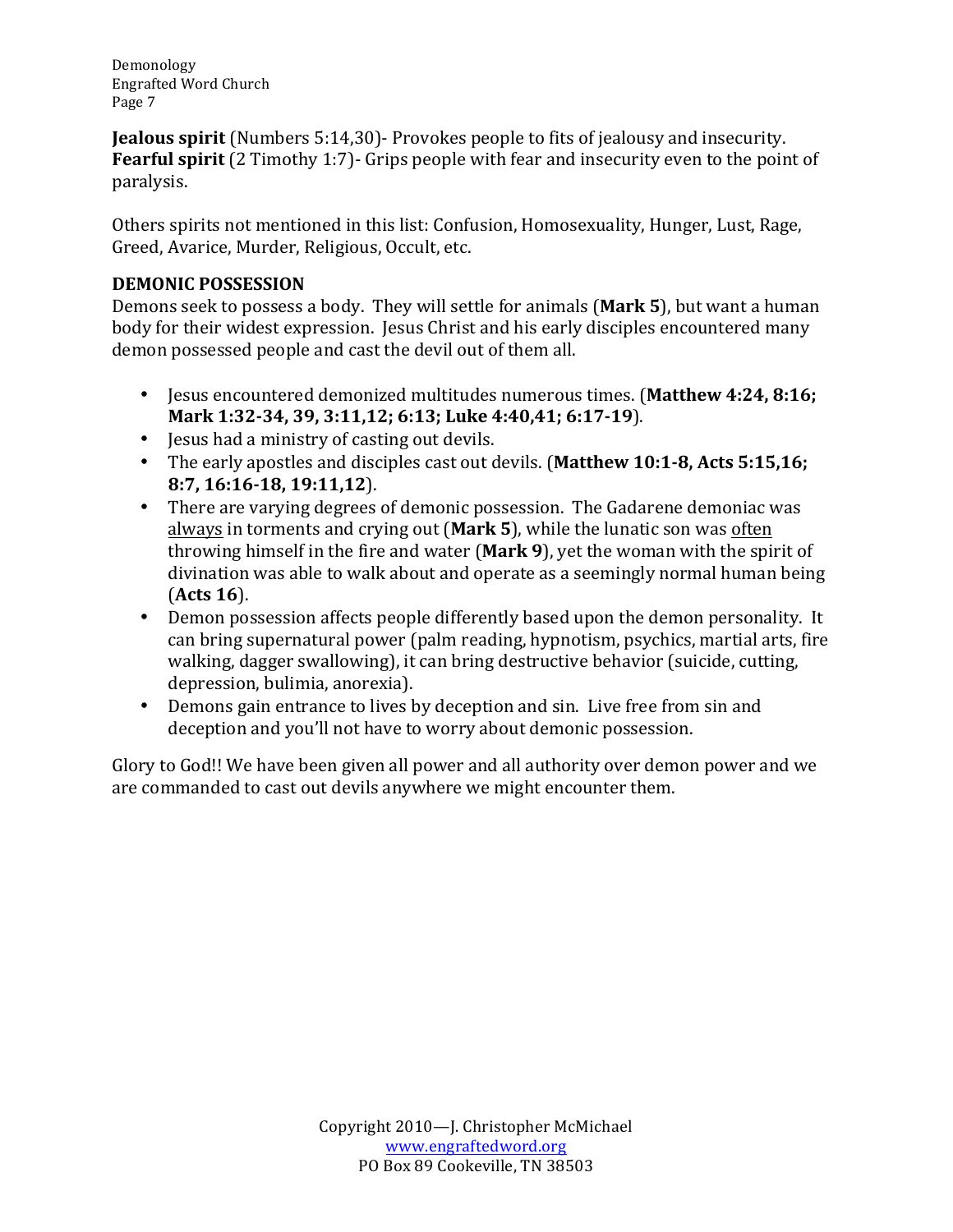# **DEMONOLOGY Lesson 4 The Christian's Authority Over Devils**

Man was originally created to be the steward and caretaker of planet earth. God set him so and gave him dominion over the earth.

• And God said, Let us make man in our image, after our likeness: and let them have dominion over the fish of the sea, and over the fowl of the air, and over the cattle, and over all the earth, and over every creeping thing that creepeth **upon the earth** ... Be fruitful and multiply, and replenish the earth and subdue **it. Genesis** 1:26-28

**Dominion**: To rule, to tread down, to subjugate (to bring under control by conquest). **Subdue**: To force, to keep under, to bring into bondage.

When Adam should have ruled over satan, he instead turned his authority over to satan. Adam fell. Satan gained power to rule over man and bring them into bondage. Jesus redeemed man from bondage to the devil. Jesus purchased US back. He also purchased back our authority for us.

- And Jesus came and spake unto them, saying, All power [*authority*] is given **unto me in heaven and in earth.** Go ye therefore, Mathew 28:18,19a
- And he said unto them, Go ye into all the world, and preach the gospel to every creature. And these signs shall follow them that believe; In my name shall **they cast out devils; they shall speak with new tongues;**

#### **Mark 16:15, 17**

We are not to fear the devil or demon spirits; rather, we are to confront them when they manifest and deal with them. We are authorized to cast them out.

- Then he called his twelve disciples together, and gave them power and **authority over all devils, and to cure diseases.** Luke 9:1
- And the seventy returned again with joy, saying, Lord, even the devils are<br>subject unto us through thy name.<br>Luke 10:17 subject unto us through thy name.

**Subject:** To submit to someone's control. This is a military term and you are the superior officer.

### **THE EARLY CHURCH CAST OUT DEVILS**

The Book of Acts records that the early Church also engaged in casting out devils.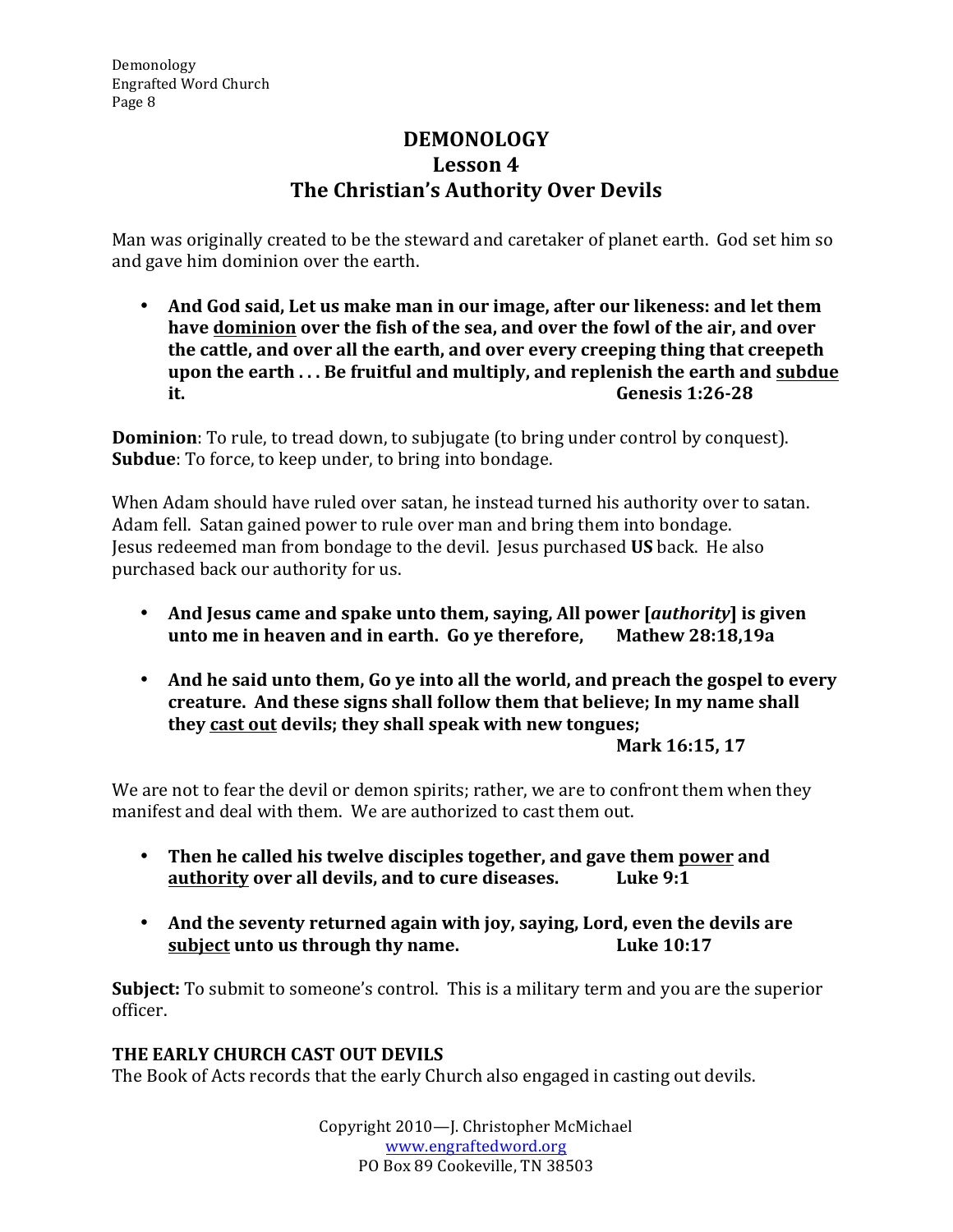- The power of God was so strong on Peter, the proximity to his shadow caused demons to come out of people (Acts 5:15,16).
- Philip held a revival meeting in the town of Samaria and cast many unclean spirits out of the possessed (Acts 8:5-8).
- Paul cursed a sorcerer with blindness because he tried to use sorcery to prevent a government official from being born again (Acts 13:6-12).
- Paul cast the devil out of a fortuneteller (Acts 16:16-18).
- Non-believers attempted to cast devils out, but without faith in the name of Jesus, they failed miserably (Acts 19:13-20).

## **THE DEVIL IS STILL ACTIVE**

Times have not changed. Devils are still on assignment to provoke, harass, buffet, torment, hinder, sicken, and possess mankind today. The Bible teaches us how we are to handle them:

## IN OUR PERSONAL LIFE

- **Resist him-James 4:7** teaches us to submit to God, resist the devil and he will flee. He will actually run from us. To resist means to "set one's self against." We must be against every thing that is evil and demonic.
- **Resist steadfast- 1 Peter 5:9** adds the word "steadfast" to our resistance. That means we will have to hold our own against him. He will flee but be prepared for a return visit.
- Stand against-Ephesians 6:11 teaches us to "stand against" the wiles or strategies of the devil. This means to "sustain the authority." Verse 13 adds the word "withstand." This is the same word "resist" from the previous two points.
- **Quenching thoughts- Ephesians 6:16** tells us that "above all" we are to use the shield of faith to quench the enemy's fiery darts. These are the thoughts that attack our mind that don't line up with the Bible. We are to extinguish these thoughts as soon as they come to us.
- **Forgiveness- 2 Corinthians 2:10-11** lets us know that walking in forgiveness is a must to keep satan from getting an advantage over us and outwitting us. Verse 11 lets us know that unforgiveness is one of his devices (dispositions).
- Tithing- Malachi 3:10,11 says that honoring God with His holy tithe allows God to rebuke the devourer for our sakes and causes us to prosper in the natural.

# IN THE LIVES OF OTHERS

- **Cast out** "To drive out with the notion of violence," When someone wants free you can cast the devil out of them (Mark 16:17). Satan is used to being cast out. He knows how to go away.
- Bind them- "To fasten with chains," Some people don't want free from demon power, so all you can do is bind the spirit that is operating in them (Matthew **12:28,29; 16:19; 18:18**).
- Loose them- "To loose something bound," (Matthew 16:19; 18:18).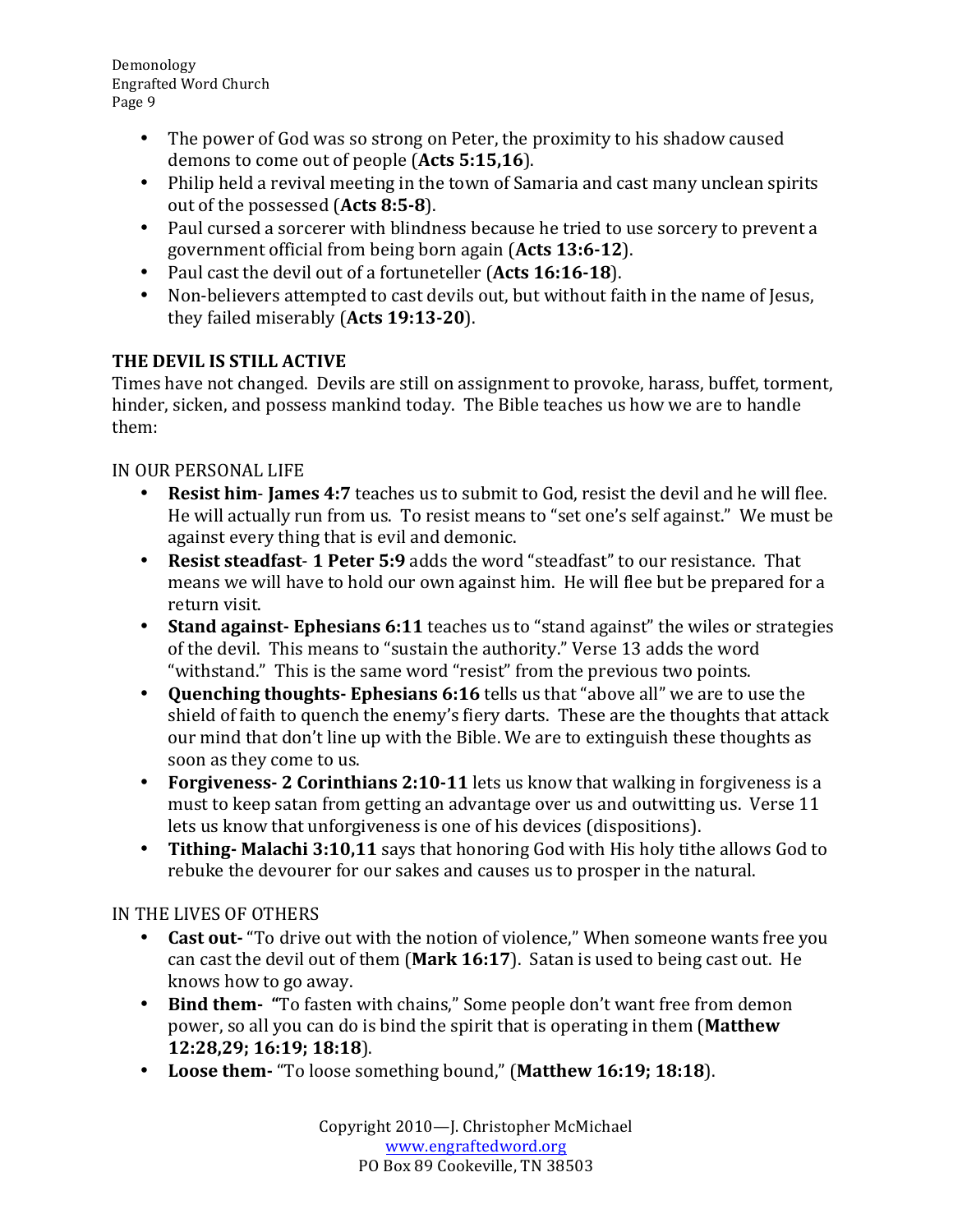> • Pray for them- Pray for those oppressed by devils and in sin. "And take ... the sword of the Spirit, which is the word of God: Praying always with all prayer and supplication in the Spirit, and watching thereunto with all perseverance and supplication for all saints;" (Ephesians 6:17,18; 2 Corinthians 4:4).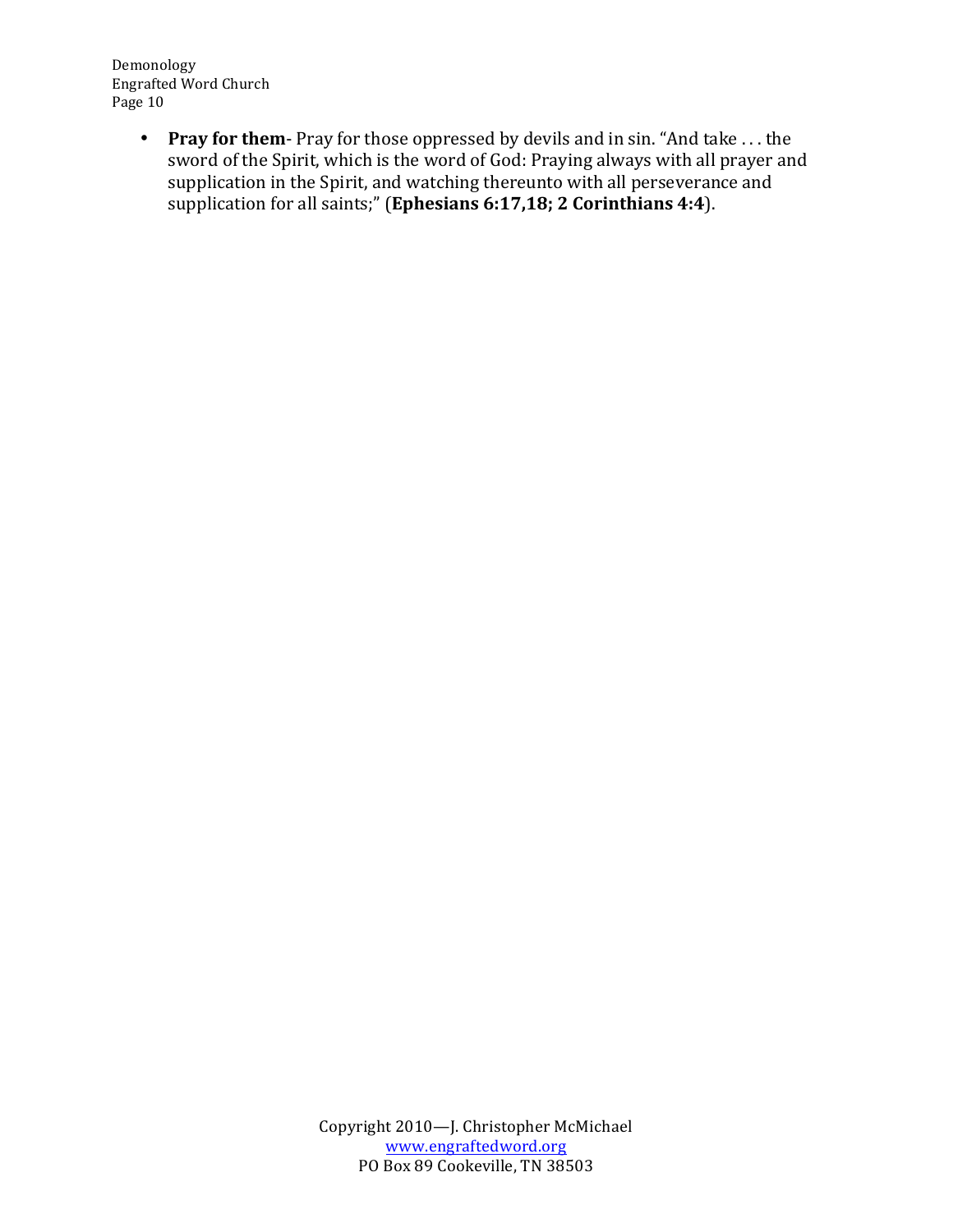# **DEMONOLOGY** Lesson 5 **The Devil's Open Door**

When studying demonology, it must be kept in mind that the devil's ultimate goal in a person's life is bondage. The devil's activities work toward one common purpose is every human's life—to enslave and bind. When we give the devil an open door into our life he will move in only to bind us. This is contrasted to the presence of the Holy Spirit. The Holy Spirit's work in our life brings us liberty (2 Corinthians 3:17).

The devil is ever watchful, looking for a door into our lives.

• Be sober [*watchful*], be vigilant [*stay awake*]; because your adversary as a roaring lion, walketh about, seeking whom he may devour [*gulp entire*]: **Whom resist stedfast [phalanx] in the faith, knowing that the same afflictions** are accomplished in your brethren that are in the world. **1 Peter 5:8,9**

• And the LORD said unto Satan, From whence comest thou? And Satan answered the LORD, and said, From going to and fro in the earth, and from **walking up and down in it. Job** 2:3

Satan is the enemy of our entire existence. The Bible teaches us he is ever on the move, looking for entrance into our lives. This lesson will look at the major ways in which we might open the door to the devil in our lives.

• Do I mean then that food sacrificed to an idol is anything, or that an idol is anything? No, but the sacrifices of pagans are offered to demons, not to God, and I do not want you to be participants [*partner, comrade, companion, fellowship* **divided with demons. 1** Cor. 10:19,20 NIV

According to this verse, it is very possible for Christians to be partners, comrades, participators, participants, and fellowship with demons.

### **THE BIG THREE**

It seems as though there is no quicker way to open the door to satan than by participating in what can be called the Big Three: Illicit Sex, Drugs, and Demon Worship. Of these three, demon worship is the quickest path to full demon possession.

#### **1. Demon Worship**

Worship is good, but it belongs only to God Almighty. The devil seeks to hijack man's worship. Demon worship has many forms varying from the occult to pagan religions to pure Satanism. Satan lusts for man's attention and these various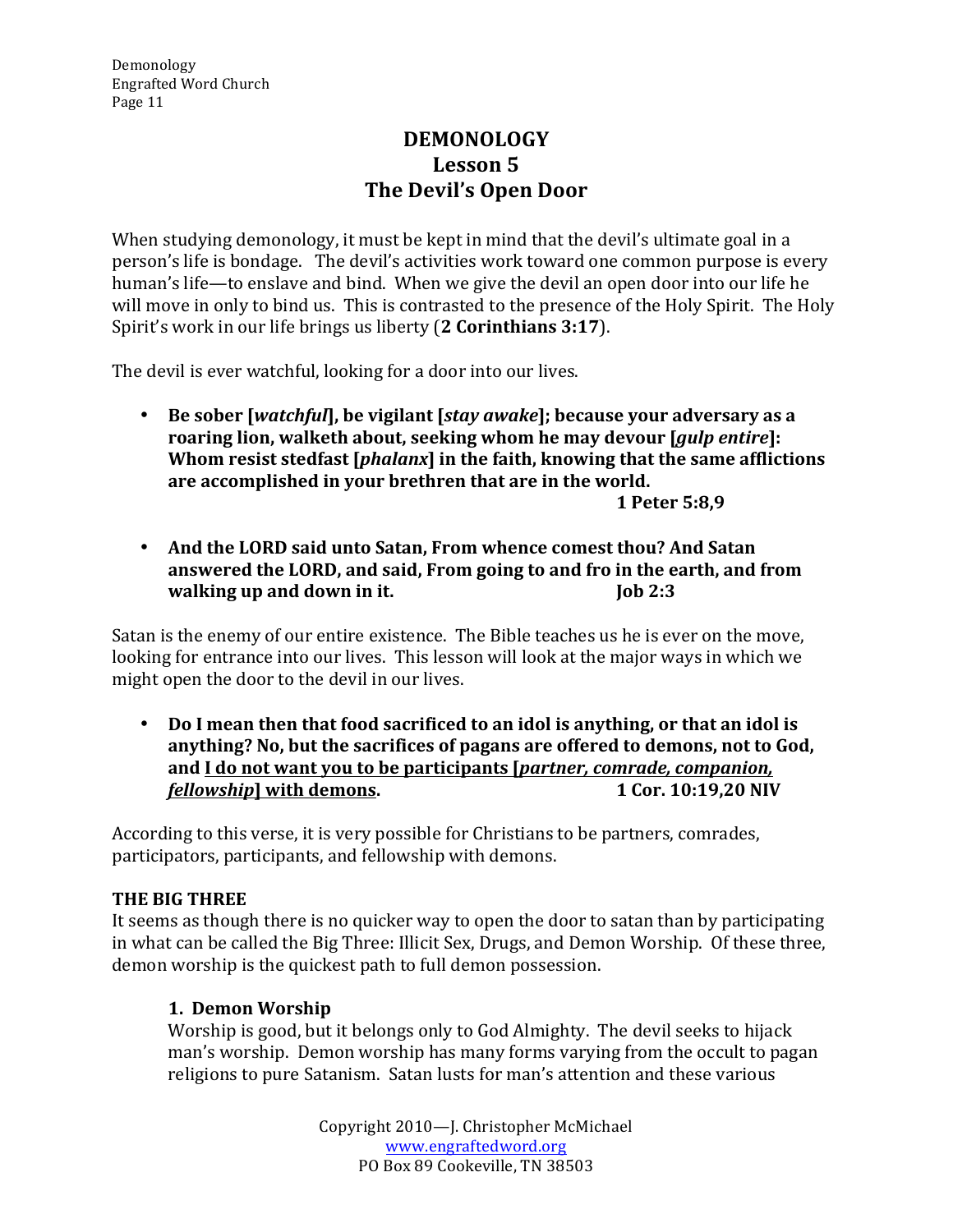> avenues grant him the selfish attention he craves. These kinds of worship and supernaturalism only produce bondage.

- Occult- *the belief and study into supernatural, mystical, magical, or other paranormal activities and phenomena.* The occult includes:
	- o Ouija boards
		- $\circ$  Tarot cards
		-
		- o Psychics
		- o Astrology/Horoscopes
		- o Hypnotism
		- o Séances
		- o Necromancy
		- $\circ$  Psychography- phantom writing
		- o Jewelry/trinkets
		- o Fetishes/totems/idols
- Pagan Religions- Other religions worship false deities and idols, also known as devils. These religions developed when demons appeared to their founders. To participate in their services is to expose oneself to doctrines of devils. Many of their worship styles have made their way to common American and even Church culture. These religions and religious practices include:
	- o Islam
	- o Buddhism
		- Acupuncture
		- Transcendental Meditation
	- $\circ$  Hinduism (complete and total worship of demons)
		- § Yoga
		- Meditation
	- o Mormonism
	- $\circ$  Gaia (Earth Worship/Extreme Environmentalism)
	- o Wicca/Neo-paganism
	- o Animism
- Satanism- Pure Satanism, or Satanic worship, is active and alive. Their worship of satan incorporates a satanic bible and includes both human and animal sacrifices. All Satanism includes the use of illicit drugs and perverse sexual activity.

### **2. Illicit Drugs**

Medicine can be very good. It can be used to help treat sickness and cure disease. However, drugs can also be abused. Recreational drug use is demonic and dangerous. Addiction to drugs is demonic and dangerous. The words pharmacy and pharmaceutical have their origins in the Greek word **pharmakeia**.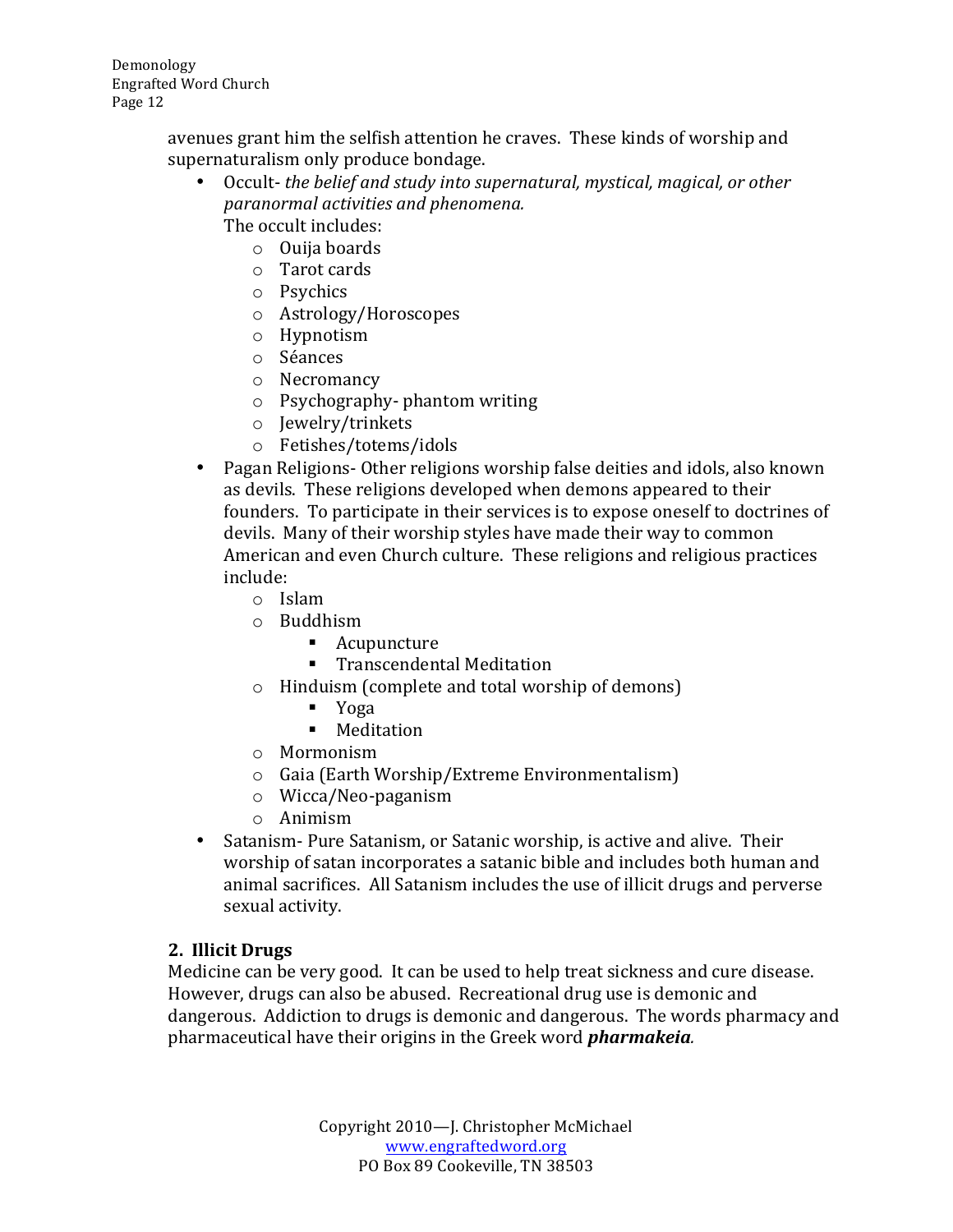**Pharmakeia**- *the use or administering of drugs; poisoning; sorcery, magical arts, (often in connection with idolatry and bolstered by it).* 

#### **Pharmakeus**- one who prepares or uses magical remedies; a sorcerer.

The New Testament translates these words as sorcery and witchcraft. We use these words (*pharmakeia*) to describe the chemical side of modern medicine. The truth found here is that drugs not only affect your body, but they also affect your soul. The side effects are often worse than the relief provided. Unfortunately, addiction is a common side effect. Illicit drug use includes:

- o Cocaine
- o Marijuana
- o Meth
- $\circ$  Prescription drugs
- o Alcohol
- o Tobacco
- o Bath Salts
- o Molly
- o Etc.

Drugs affect not only your body, but also your soul. Illicit drug users seem to also be open and active in illicit sex.

#### **3. Illicit Sex**

Illicit means *forbidden*. Sex is good, when kept in the confines of marriage. Illicit sex is forbidden for our good. Any sexual activity outside of holy matrimony is illicit sex. Fornication is sex outside of marriage. Sex is a powerful force and the Bible describes sexual sin in a way no other sin is described—sin against your own body (**1 Cor. 6:18**). Illicit sex includes:

- Fornication
- Adultery
- Pornography
- Homosexuality
- Bisexuality
- Bestiality
- Swinging/Spouse Swapping
- Phone sex/sexting
- One-night-stands
- Flee fornication. Every sin that a man doeth is without the body; but he that commiteth fornication sinneth against his own body.

#### **1 Corinthians 6:18**

#### **EXTREME EMOTIONS**

Emotions are not bad. Every emotion we have was first found in God. Emotions are neutral. How we use them or allow them to use us will determine whether we are in sin or